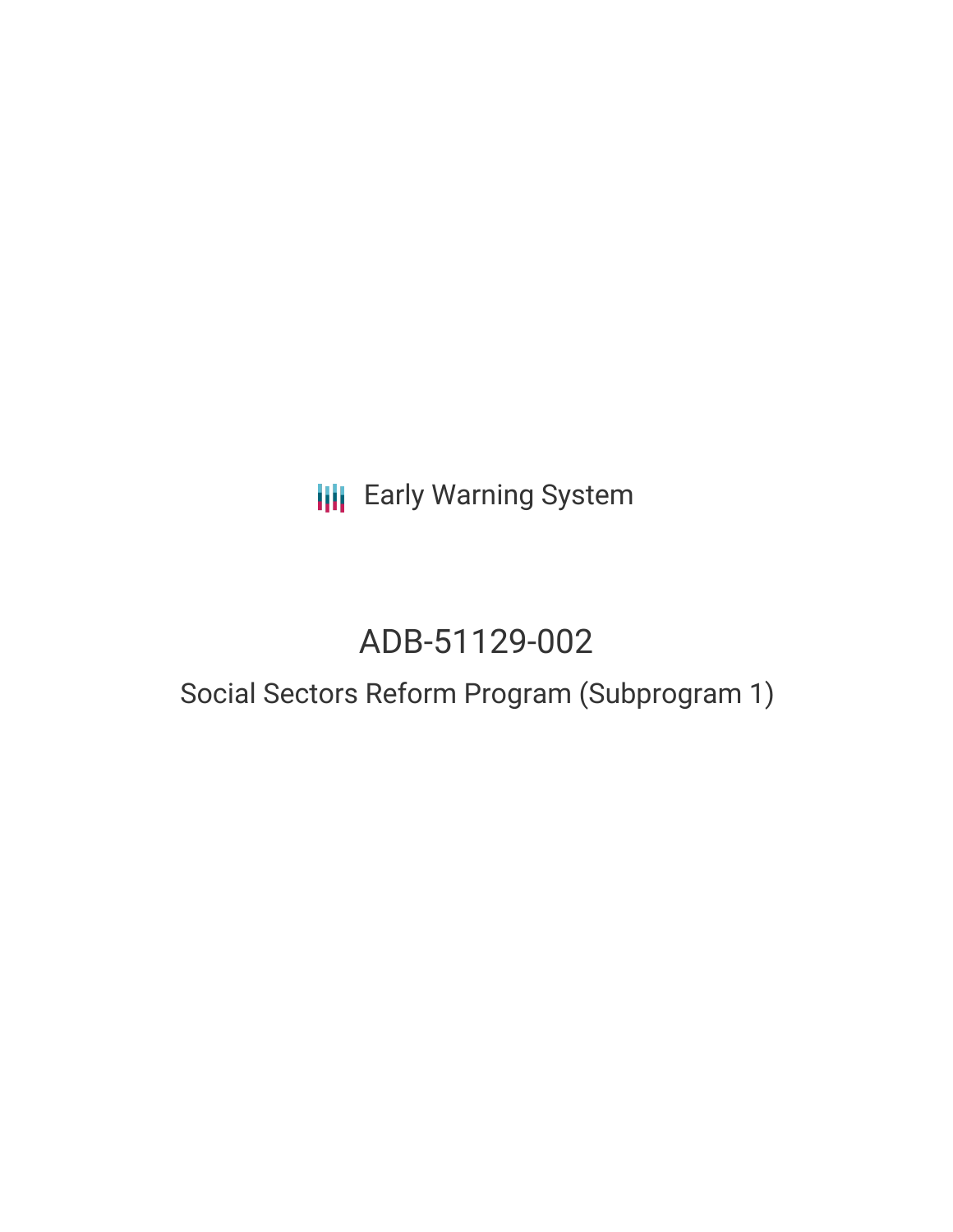

#### **Quick Facts**

| <b>Countries</b>               | Armenia                      |
|--------------------------------|------------------------------|
| <b>Financial Institutions</b>  | Asian Development Bank (ADB) |
| <b>Status</b>                  | Proposed                     |
| <b>Bank Risk Rating</b>        | C                            |
| <b>Borrower</b>                | Government of Armenia        |
| <b>Sectors</b>                 | <b>Education and Health</b>  |
| <b>Investment Type(s)</b>      | Loan                         |
| <b>Investment Amount (USD)</b> | \$50.00 million              |
| Loan Amount (USD)              | \$50.00 million              |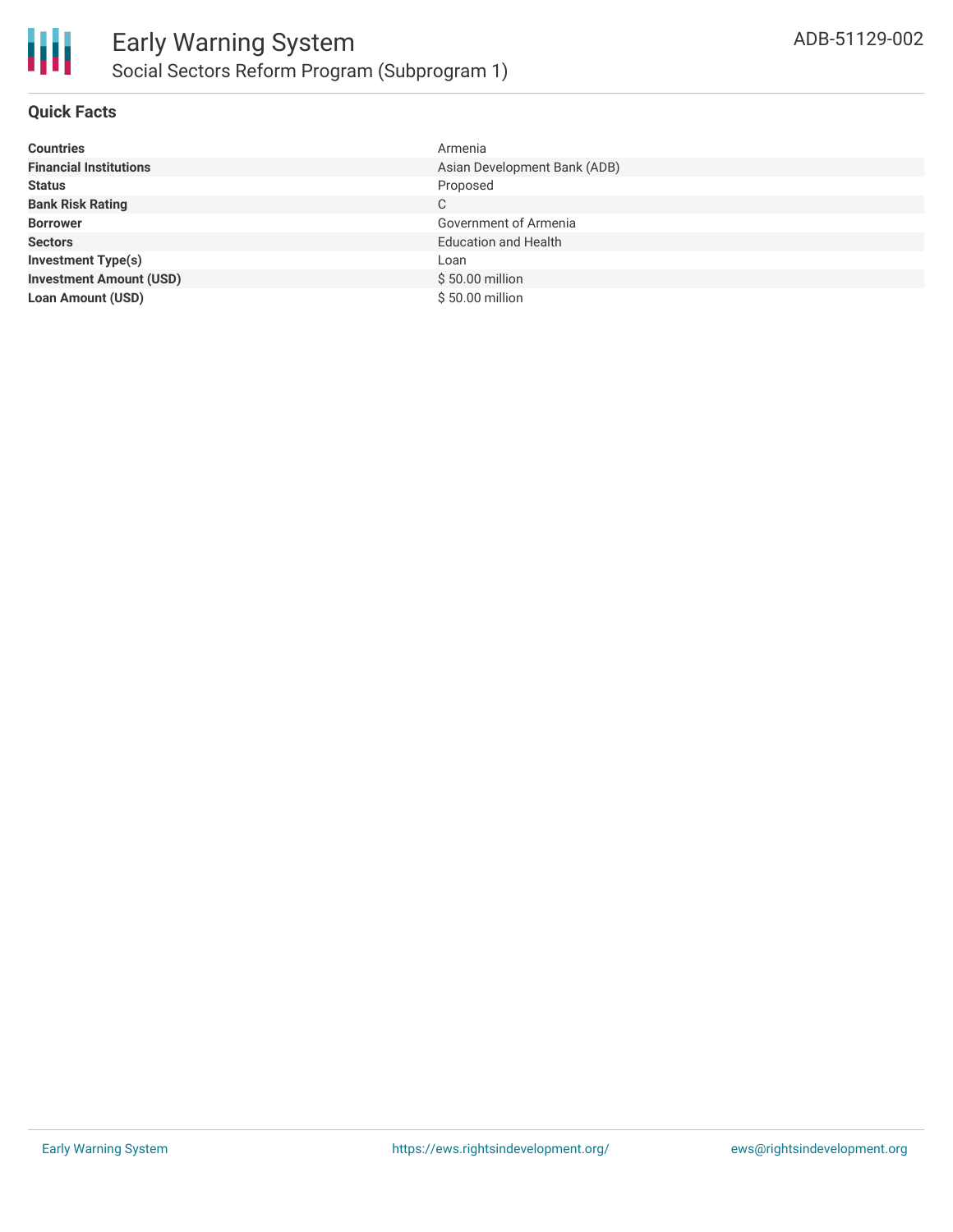

#### **Project Description**

According to ADB website, the proposed program will support the Government of Armenia in developing and financing timely and comprehensive policy reforms in the education and health sectors. These reforms will enable the government to strengthen the efficient utilization of resources and provision of quality services in these sectors.

The proposed program will provide a much-needed policy and planning boost for system reform in the two social sectors. This is necessary not only to improve the quality and efficiency of the sectors, but also to provide a better basis for the MOES and MOH to improve the alignment of their sector strategies and resource allocations, and coordinate domestic resources and external support. The program can both complement and leverage other external support.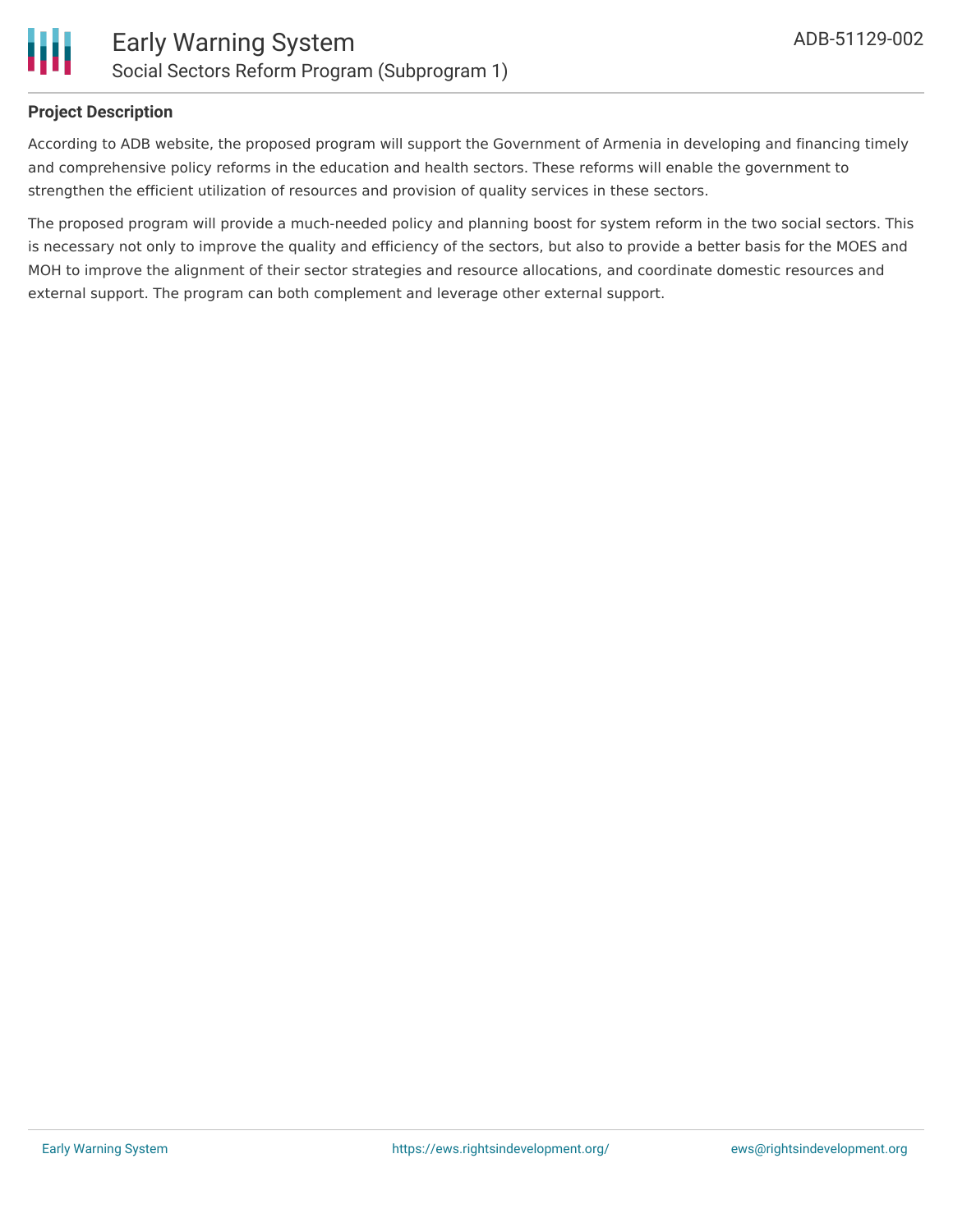

#### **Investment Description**

Asian Development Bank (ADB)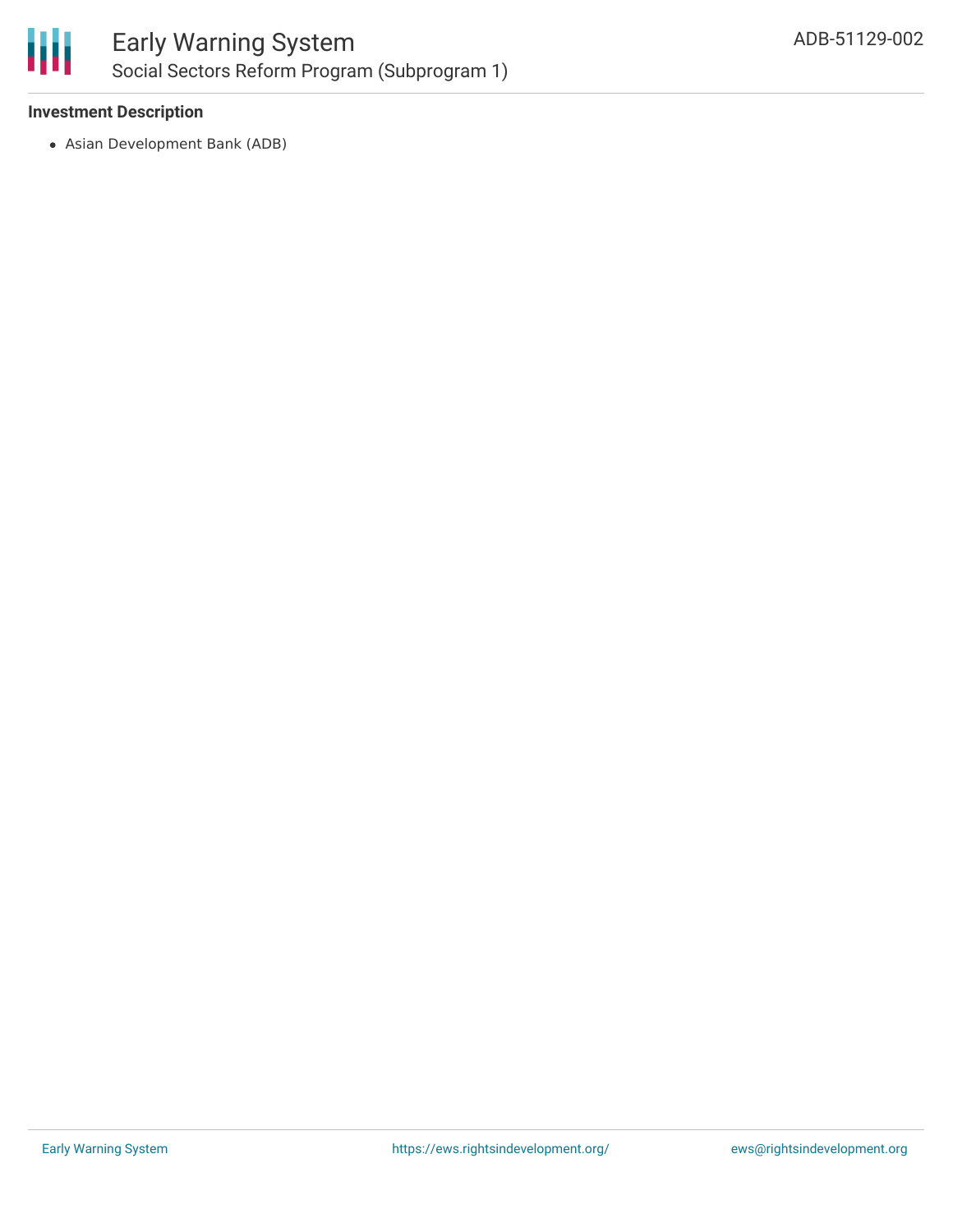

#### **Contact Information**

No contact information provided at the time of disclosure.

#### **ACCOUNTABILITY MECHANISM OF ADB**

The Accountability Mechanism is an independent complaint mechanism and fact-finding body for people who believe they are likely to be, or have been, adversely affected by an Asian Development Bank-financed project. If you submit a complaint to the Accountability Mechanism, they may investigate to assess whether the Asian Development Bank is following its own policies and procedures for preventing harm to people or the environment. You can learn more about the Accountability Mechanism and how to file a complaint at: http://www.adb.org/site/accountability-mechanism/main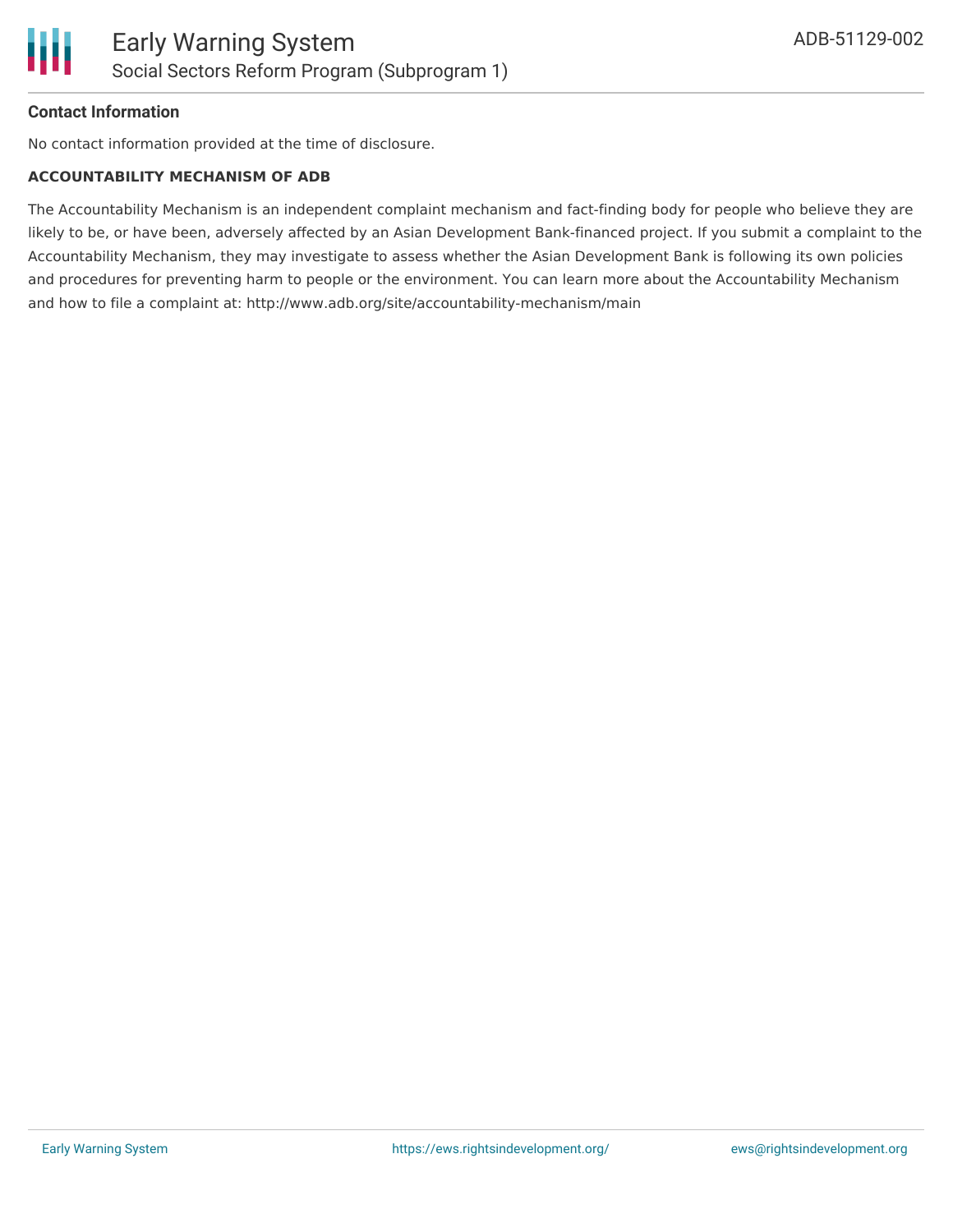

# Ш

### Early Warning System Social Sectors Reform Program (Subprogram 1)

#### **Bank Documents**

- Project [Disclosure](https://ewsdata.rightsindevelopment.org/files/documents/02/ADB-51129-002.pdf) PDF [\[Original](https://www.adb.org/printpdf/projects/51129-002/main) Source]
- Sots`ialakan olortneri [barep`okhman](https://ewsdata.rightsindevelopment.org/files/documents/02/ADB-51129-002_1ZUrQm7.pdf) tsragir (Ent`atsragir1) [\[Original](https://www.adb.org/hy/projects/documents/51129-002-project-data-sheet) Source]